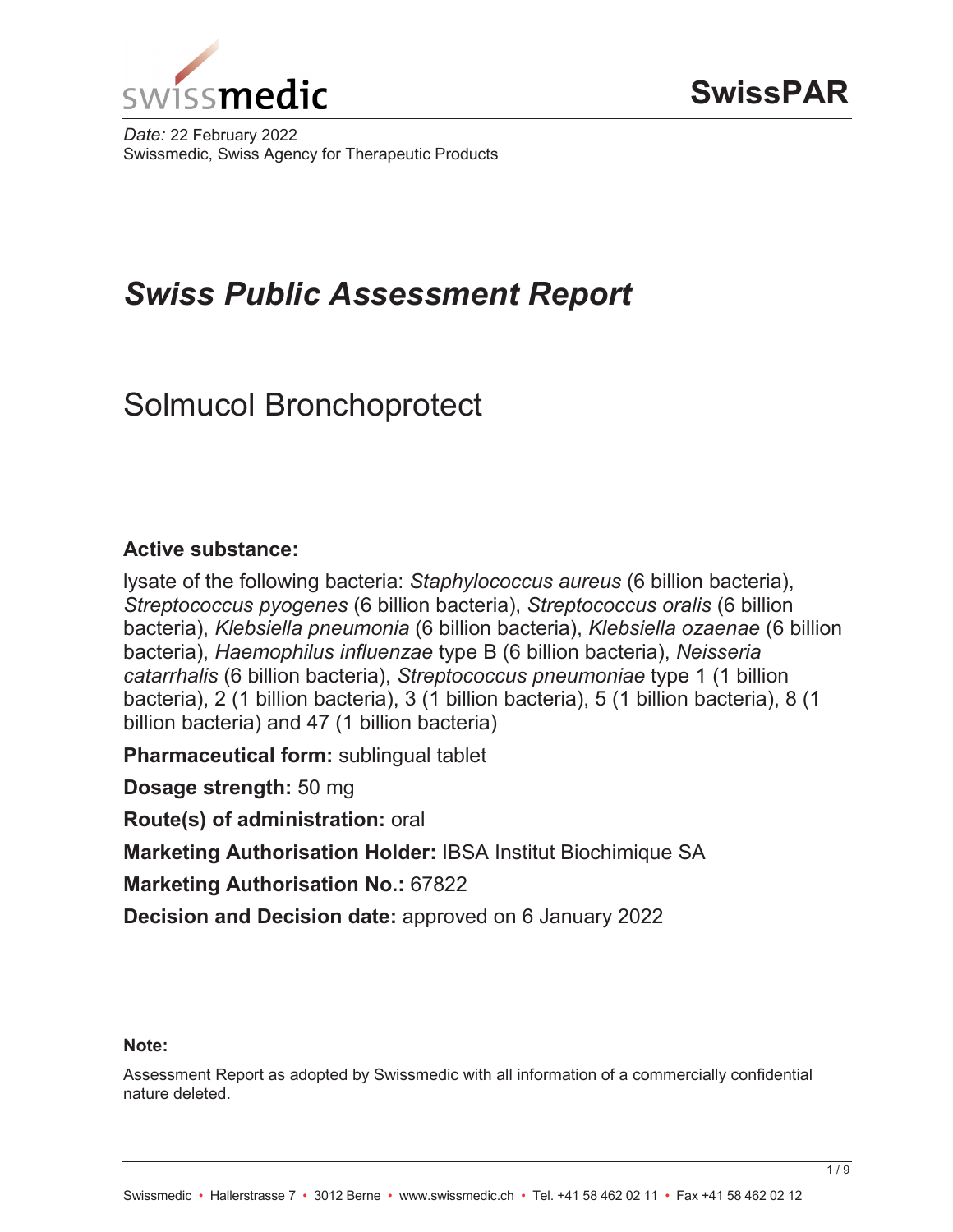

#### **About Swissmedic**

Swissmedic is the Swiss authority responsible for the authorisation and supervision of therapeutic products. Swissmedic's activities are based on the Federal Act of 15 December 2000 (Status as of 1 January 2020) on Medicinal Products and Medical Devices (TPA, SR 812.21). The agency ensures that only high-quality, safe and effective drugs are available in Switzerland, thus making an important contribution to the protection of human health.

#### **About the Swiss Public Assessment Report (SwissPAR)**

- The SwissPAR is referred to in Article 67 para. 1 of the Therapeutic Products Act and the implementing provisions of Art. 68 para. 1 let. e of the Ordinance of 21 September 2018 on Therapeutic Products (TPO, SR 812.212.21).
- The SwissPAR provides information about the evaluation of a prescription medicine and the considerations that led Swissmedic to approve or not approve a prescription medicine submission. The report focuses on the transparent presentation of the benefit-risk profile of the medicinal product.
- A SwissPAR is produced for all human medicinal products with a new active substance and transplant products for which a decision to approve or reject an authorisation application has been issued.
- A supplementary report will be published for approved or rejected applications for an additional indication for a human medicinal product for which a SwissPAR has been published following the initial authorisation.
- The SwissPAR is written by Swissmedic and is published on the Swissmedic website. Information from the application documentation is not published if publication would disclose commercial or manufacturing secrets.
- The SwissPAR is a "final" document, which provides information relating to a submission at a particular point in time and will not be updated after publication.
- In addition to the actual SwissPAR, a concise version of the SwissPAR that is more comprehensible to lay persons (Public Summary SwissPAR) is also published.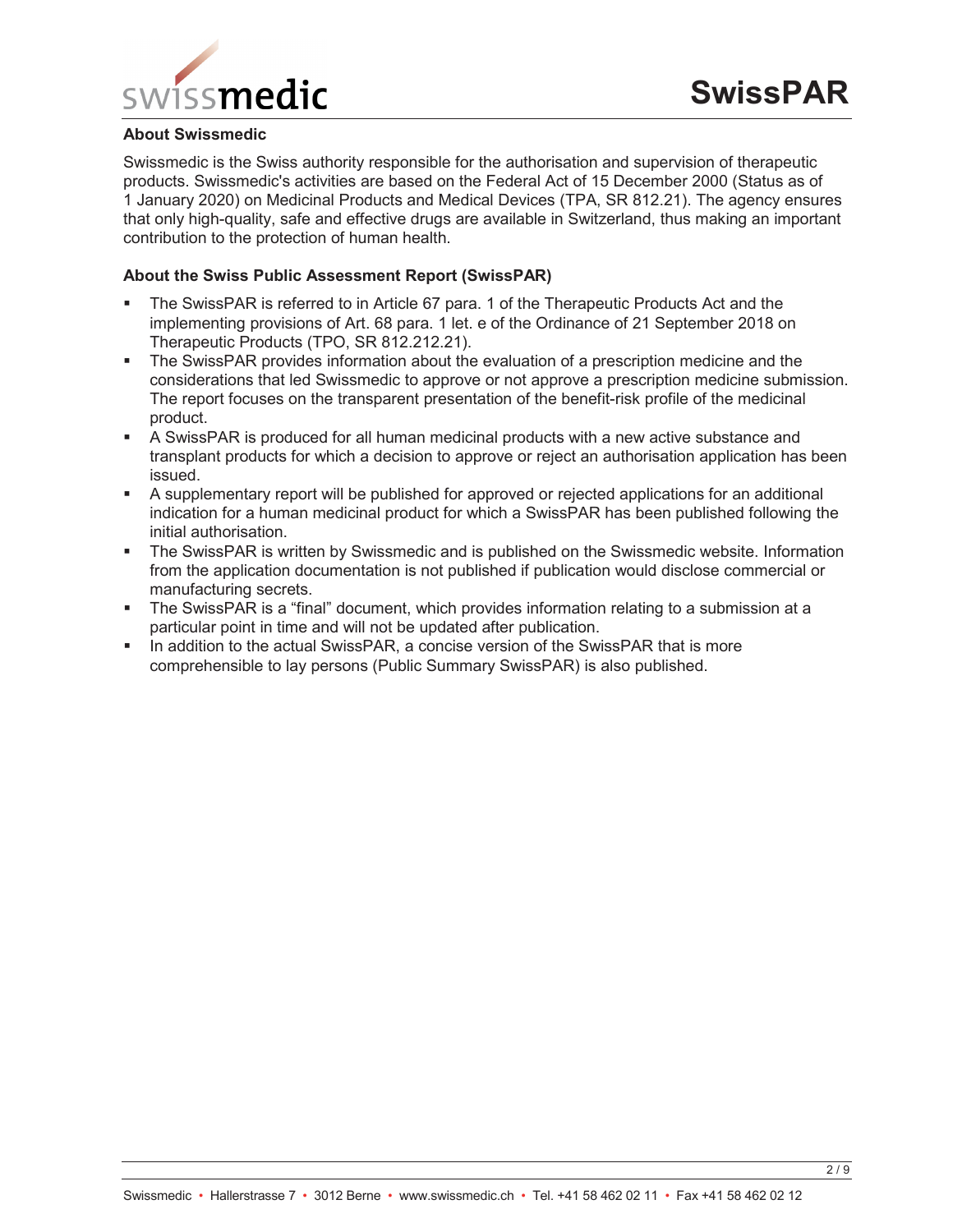

| <b>Table of contents</b> |  |  |  |
|--------------------------|--|--|--|
| 1.                       |  |  |  |
| $\overline{2}$           |  |  |  |
| 2.1                      |  |  |  |
| 22                       |  |  |  |
| 221                      |  |  |  |
| 2.2.2                    |  |  |  |
| 2.2.3                    |  |  |  |
| 2.2.4                    |  |  |  |
| 2.3                      |  |  |  |
| $\mathbf{3}$             |  |  |  |
| 3.1                      |  |  |  |
| 3.2                      |  |  |  |
| 3.3                      |  |  |  |
| $\blacktriangle$         |  |  |  |
| 5                        |  |  |  |
| 6                        |  |  |  |
| $\overline{7}$           |  |  |  |
| 7.1                      |  |  |  |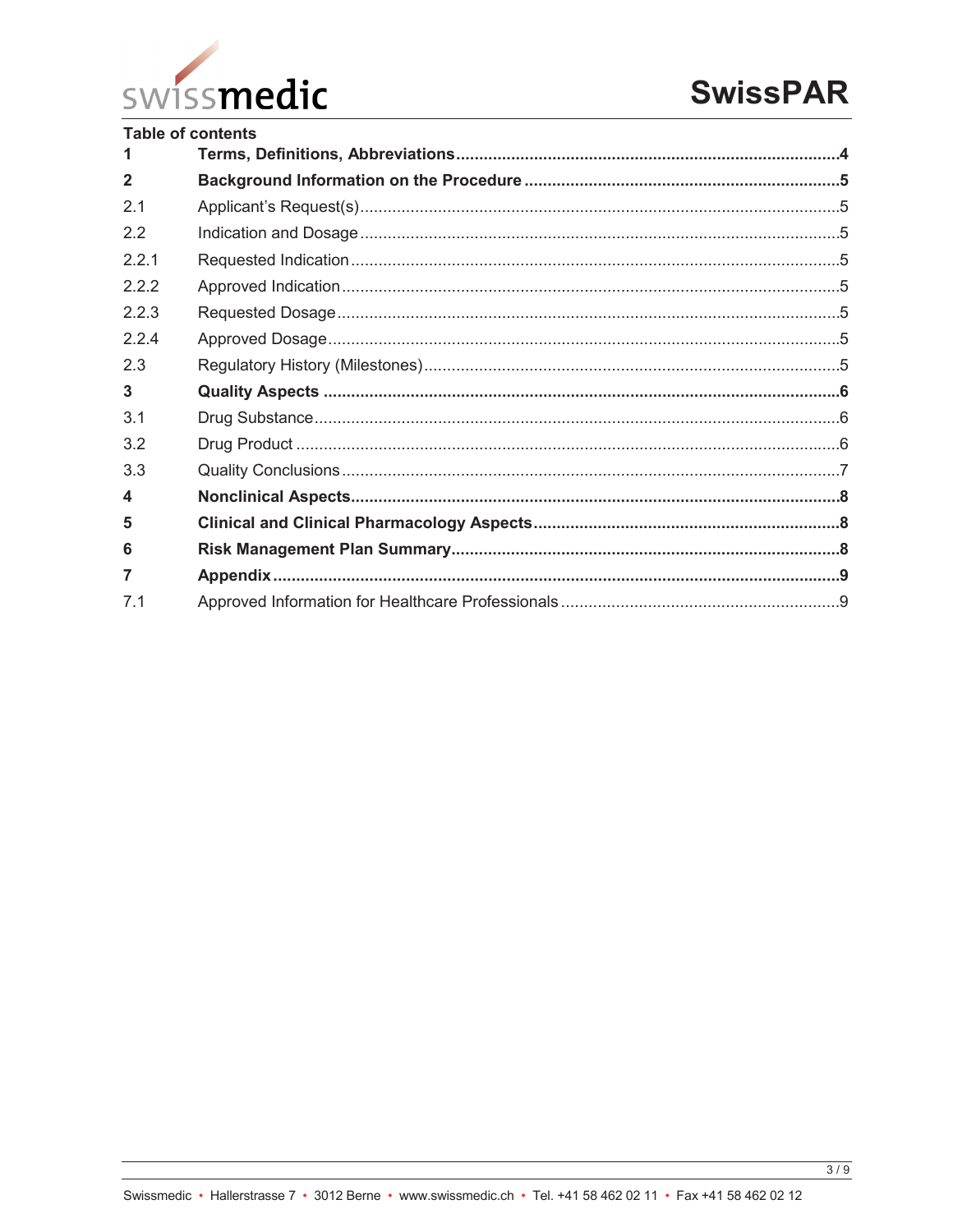

| 1            | <b>Terms, Definitions, Abbreviations</b>                                                                              |
|--------------|-----------------------------------------------------------------------------------------------------------------------|
| ADA          | Anti-drug antibody                                                                                                    |
| <b>ADME</b>  | Absorption, Distribution, Metabolism, Elimination                                                                     |
| <b>ALT</b>   | Alanine aminotransferase                                                                                              |
| <b>API</b>   | Active pharmaceutical ingredient                                                                                      |
| <b>ATC</b>   | Anatomical Therapeutic Chemical Classification System                                                                 |
| <b>AUC</b>   | Area under the plasma concentration-time curve                                                                        |
| AUC0-24h     | Area under the plasma concentration-time curve for the 24-hour dosing interval                                        |
| Cmax         | Maximum observed plasma/serum concentration of drug                                                                   |
| <b>CYP</b>   | Cytochrome P450                                                                                                       |
| <b>ELISA</b> | Enzyme-linked immunosorbent assay                                                                                     |
| <b>ERA</b>   | <b>Environmental Risk Assessment</b>                                                                                  |
| <b>GLP</b>   | <b>Good Laboratory Practice</b>                                                                                       |
| <b>GMP</b>   | <b>Good Manufacturing Practice</b>                                                                                    |
| <b>ICH</b>   | International Council for Harmonisation                                                                               |
| lg           | Immunoglobulin                                                                                                        |
| <b>INN</b>   | International Nonproprietary Name                                                                                     |
| LoQ          | <b>List of Questions</b>                                                                                              |
| <b>MAH</b>   | <b>Marketing Authorisation Holder</b>                                                                                 |
| Max          | Maximum                                                                                                               |
| Min          | Minimum                                                                                                               |
| N/A          | Not applicable                                                                                                        |
| NO(A)EL      | No Observed (Adverse) Effect Level                                                                                    |
| PD.          | Pharmacodynamics                                                                                                      |
| <b>PIP</b>   | Paediatric Investigation Plan (EMA)                                                                                   |
| <b>PK</b>    | Pharmacokinetics                                                                                                      |
| PopPK        | Population PK                                                                                                         |
| <b>PSP</b>   | Pediatric Study Plan (US-FDA)                                                                                         |
| <b>PVC</b>   | Polyvinyl chloride                                                                                                    |
| <b>RMP</b>   | Risk Management Plan                                                                                                  |
| SwissPAR     | <b>Swiss Public Assessment Report</b>                                                                                 |
| <b>TPA</b>   | Federal Act of 15 December 2000 (Status as of 1 January 2020 on Medicinal Products<br>and Medical Devices (SR 812.21) |
| <b>TPO</b>   | Ordinance of 21 September 2018 (Status as of 1 April 2020) on Therapeutic Products<br>(SR 812.212.21)                 |

 $4/9$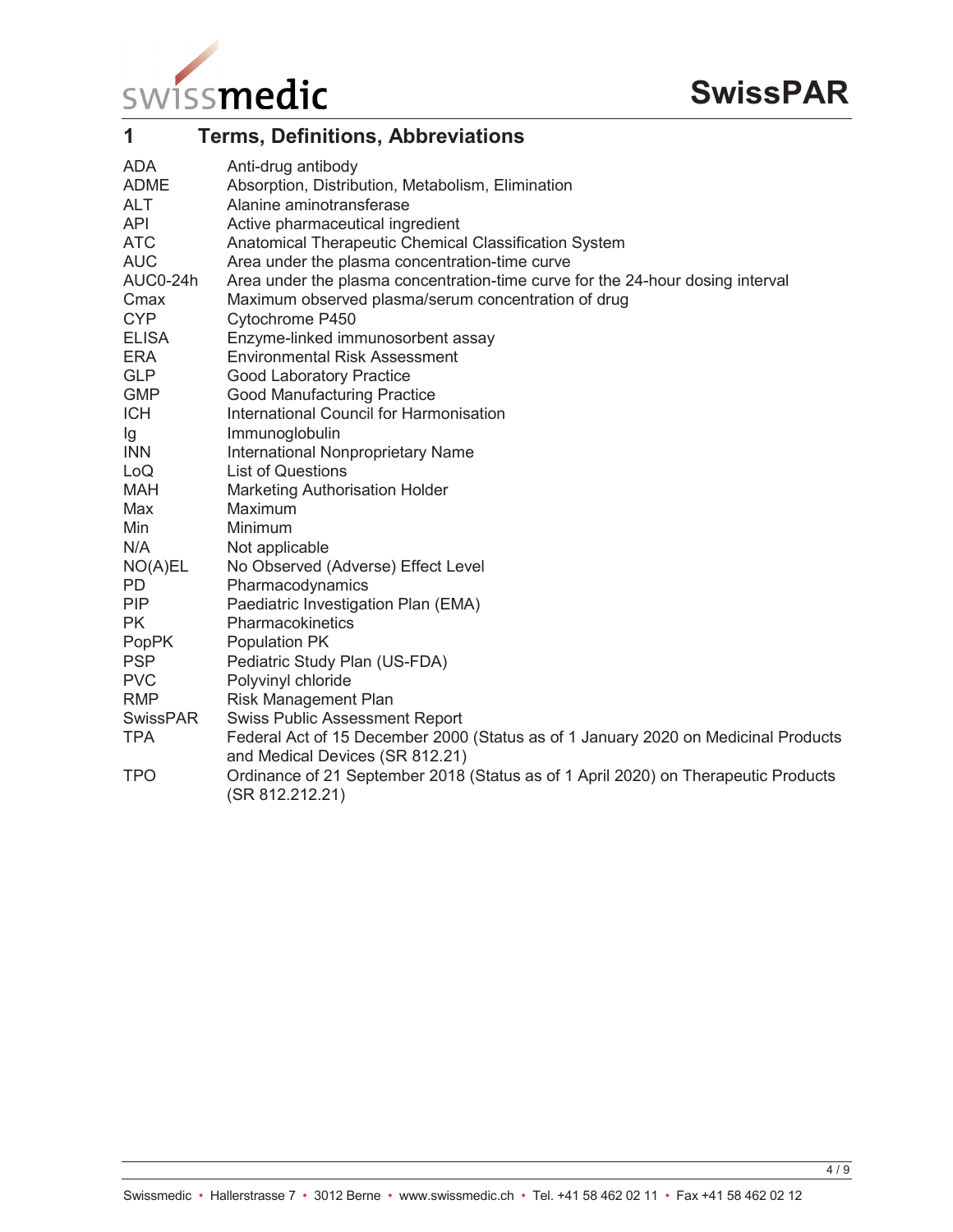

# **2 Background Information on the Procedure**

# **2.1 Applicant's Request(s)**

### **New Active Substance status**

The applicant requested the status of a new active entity for the active substance "lysate of the following bacteria: *Staphylococcus aureus* (6 billion bacteria), *Streptococcus pyogenes* (6 billion bacteria*), Streptococcus oralis* (6 billion bacteria), *Klebsiella pneumonia* (6 billion bacteria), *Klebsiella ozaenae* (6 billion bacteria), *Haemophilus influenzae* type B (6 billion bacteria), *Neisseria catarrhalis* (6 billion bacteria), *Streptococcus pneumoniae* type 1 (1 billion bacteria), 2 (1 billion bacteria), 3 (1 billion bacteria), 5 (1 billion bacteria), 8 (1 billion bacteria) and 47 (1 billion bacteria)" of the medicinal product mentioned above.

#### Authorisation in accordance with Art. 14 para. 1 a<sup>bis</sup> TPA

The applicant requested a simplified authorisation in accordance with Art. 14 para. 1 a<sup>bis</sup> TPA.

# **2.2 Indication and Dosage**

#### **2.2.1 Requested Indication**

Prophylaxis of recurrent respiratory tract infections in adults and children from the age of 3 years.

#### **2.2.2 Approved Indication**

Prophylaxis of recurrent respiratory tract infections in adults and children from the age of 3 years.

#### **2.2.3 Requested Dosage**

Adults and children from the age of 3 years: One tablet daily for ten consecutive days in a month, for a period of three months.

# **2.2.4 Approved Dosage**

(see appendix)

# **2.3 Regulatory History (Milestones)**

| Application                            | 23 December 2019              |
|----------------------------------------|-------------------------------|
| Formal control completed               | 10 June 2020                  |
| List of Questions (LoQ)                | 7 October 2020                |
| Answers to LoQ                         | 23 December 2020              |
| Predecision                            | 18 March 2021                 |
| Answers to Predecision                 | 17 May 2021 and 4 August 2021 |
| 2 <sup>nd</sup> Predecision            | 1 September 2021              |
| Answers to 2 <sup>nd</sup> Predecision | 31 October 2021               |
| <b>Final Decision</b>                  | 6 January 2022                |
| Decision                               | approval                      |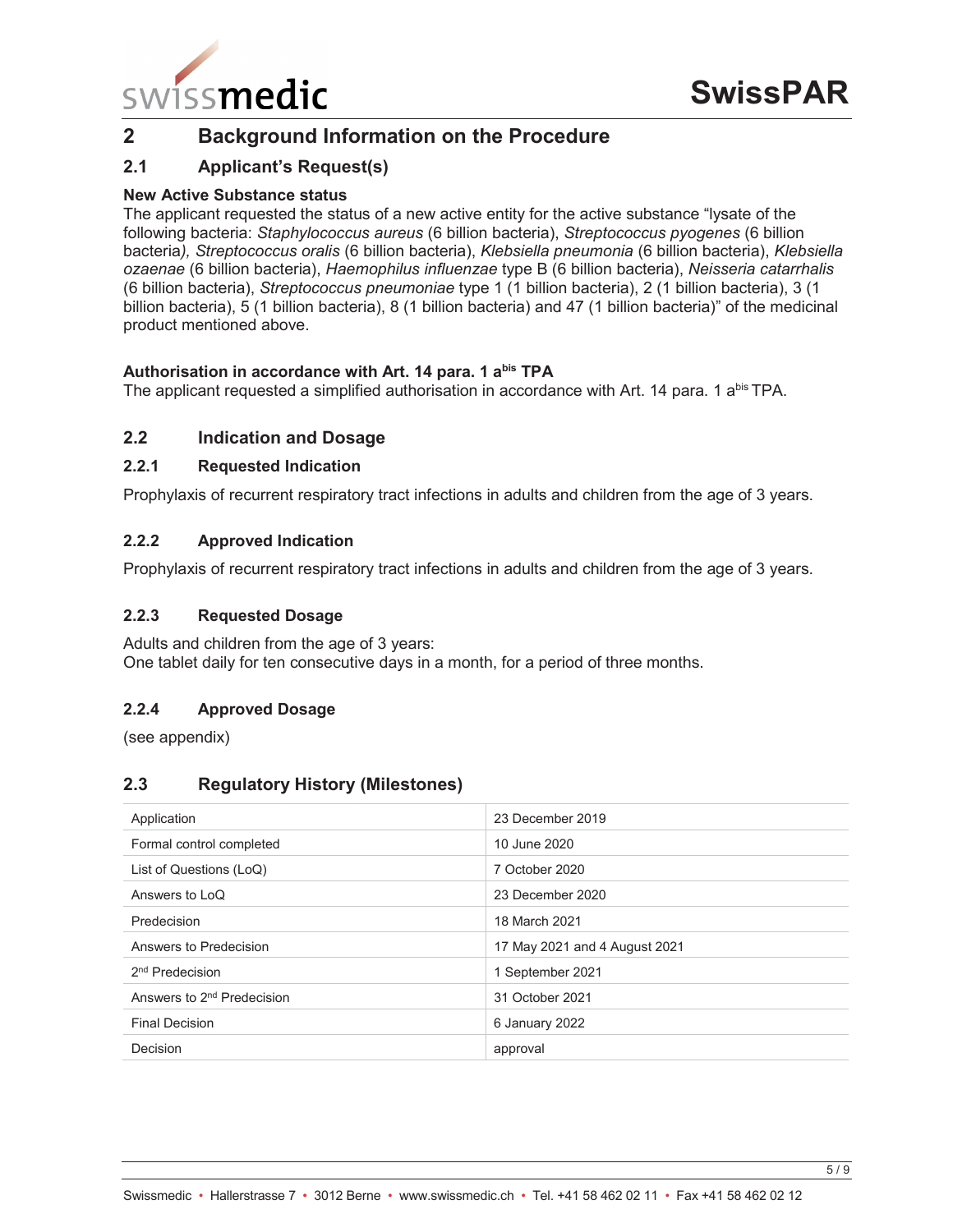

# **3 Quality Aspects**

# **3.1 Drug Substance**

INN: not applicable.

The common name of the active ingredient is lyophilised bacterial lysate and is not described in the European Pharmacopoeia

The active ingredient is a complex blend of products coming from the lysis of specific microorganisms (listed below), including proteins, glycoproteins, polysaccharides, lipids, and nucleic acids. Therefore, the traditional chemical structure and molecular formula are not applicable.

*Staphylococcus aureus, Streptococcus pyogenes, Klebsiella pneumoniae, Klebsiella ozaenae, Neisseria (Branhamella = Moraxella) catarrhalis. Haemophilus influenzae, Streptococcus (viridans) oralis, Streptococcus (Diplococcus) pneumoniae* Ty 1, *Streptococcus (Diplococcus) pneumoniae* Ty 2, *Streptococcus (Diplococcus) pneumoniae* Ty 3, *Streptococcus (Diplococcus) pneumoniae* Ty 5, *Streptococcus (Diplococcus) pneumoniae* Ty 8, *Streptococcus (Diplococcus) pneumoniae* Ty 47.

Among these 13 strains, six belong to the same species: *Streptococcus (Diplococcus) pneumoniae*. The lyophilised bacterial lysate is obtained by blending the 13 different lyophilised lysates. The final composition of the active powder is 14% bacterial lysate and 86% glycine used as support for lyophilisation.

The manufacturing process is adequately described, including fermentation, inactivation by heat, mechanical lysis, freeze-drying on glycine and grinding. Each strain is separately cultivated. Then, the final lysate is obtained by blending 13 single lysates.

Specification: Appearance, identity, loss on drying, immunostimulating activity, and microbiological quality are specified. The identification of each strain is performed using enzyme-linked immunosorbent assay (ELISA), a widely used method in immunology. The method does not allow for discrimination between sub-species. The proposed specifications and analytical methods were considered appropriate.

Stability: The proposed shelf-life and storage conditions are supported by the stability data.

# **3.2 Drug Product**

Description and composition: The drug product is an immediate release, non-coated, round scored tablet for oromucosal use. Each sublingual tablet contains 50 mg lyophilised bacterial lysate (composed of 7 mg lyophilised bacterial lysate and 43 mg glycine) and excipients: microcrystalline cellulose, calcium hydrogen phosphate dihydrate, colloidal hydrated silica, magnesium stearate, ammonium glycyrrhizate and a flavouring in compliance with the EC food regulation, mint powder essence (with E220).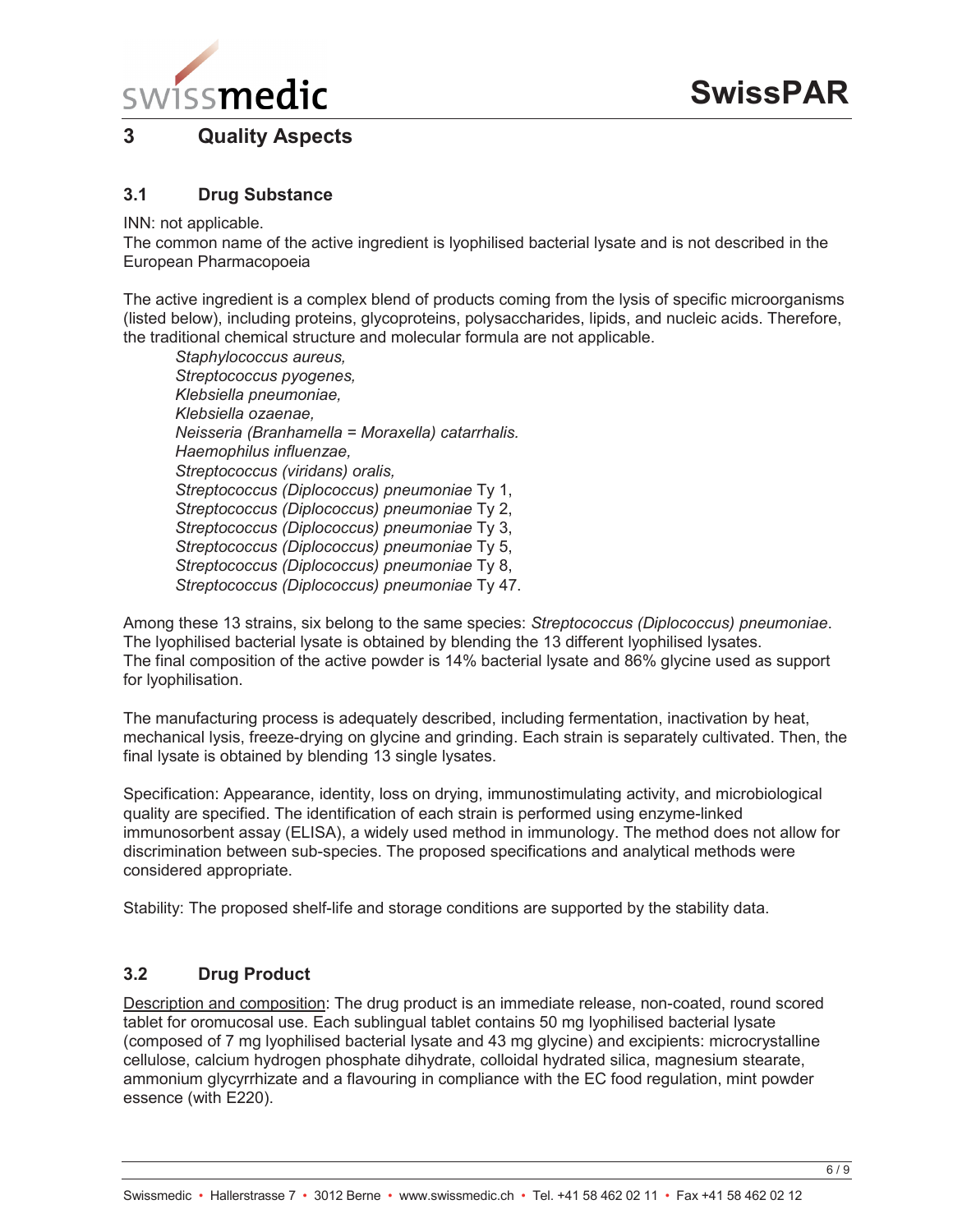

The lyophilised bacterial lysate contains 7 mg of:

*Staphylococcus aureus,* 6 billion, *Streptococcus pyogenes,* 6 billion, *Streptococcus (viridans) oralis,* 6 billion, *Klebsiella pneumoniae,* 6 billion, *Klebsiella ozaenae,* 6 billion, *Haemophilus influenza* serotype B, 6 billion, *Neisseria catarrhalis,* 6 billion, *Streptococcus (Diplococcus) pneumoniae,* 6 billion (of which type TY1, 1 billion; Type TY2, 1 billion; Type TY3, 1 billion; Type TY5, 1 billion; Type TY8, 1 billion; Type TY47 1 billion) and 43 mg glycine (support for freeze-drying process)

Pharmaceutical development: Considering that the submitted drug product has been manufactured for more than 15 years, sufficient information has been provided, which includes, for example, the selection of the lyophilised form of the bacterial lysate and the choice of manufacturing process. The hardness of the tablets should allow rapid disintegration in the mouth.

Manufacture: The drug product manufacturing is a direct compression process. Adequate revalidation data on three recent consecutive batches, including holding times, has been provided.

Specification: Adequate specifications at release and at shelf-life have been described including the following parameters: appearance (whitish tablets presenting brownish spots and a light characteristic odour), average weight, disintegration, uniformity of mass of single-dose preparations, humidity, hardness, identity (ELISA), immunostimulating activity and microbiological quality (compliant with Ph Eur 5.1.4 for oromucosal use).

The presence of each lyophilised bacterial lysate is controlled with ELISA up to the strain, not the subspecies. The quantitative composition of each strain is not controlled in the drug product, but the immunostimulating activity is tested, which is non-specific. The drug product composition is ensured through GMP compliance.

Container-Closure System: The primary packaging is a PVC/aluminium blister.

Stability: Sufficient stability data have been provided. Based on these results, a satisfactory shelf-life of 36 months has been established when stored in a PVC/aluminium blister at no more than 25°C.

# **3.3 Quality Conclusions**

Satisfactory and consistent quality of drug substance and drug product has been demonstrated.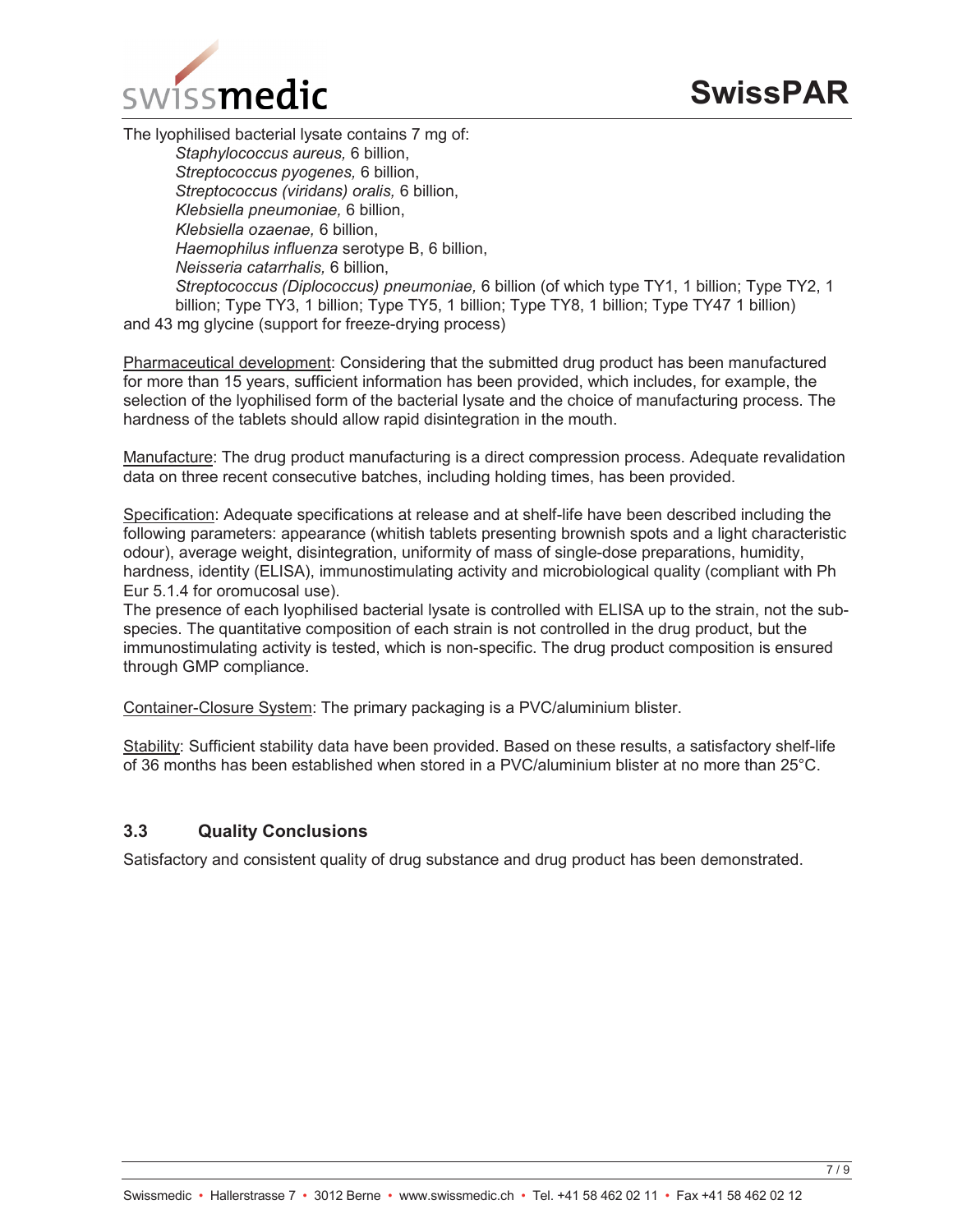

# **4 Nonclinical Aspects**

Swissmedic has not assessed the primary data relating to preclinical aspects of this application and is taking over the results of the assessment of the foreign reference authority of Poland. The current SwissPAR relating to preclinical aspects refers to the publicly available Assessment Report regarding Bacterial lysates-containing medicinal products for respiratory conditions (Procedure number: EMEA/H/A-31/1465; date of issue 27 June 2019) issued by the EMA.

# **5 Clinical and Clinical Pharmacology Aspects**

Swissmedic has not assessed the primary data relating to clinical aspects of this application and is taking over the results of the assessment of the foreign reference authority of Poland. The current SwissPAR relating to clinical aspects refers to the publicly available Assessment Report regarding Bacterial lysates-containing medicinal products for respiratory conditions (Procedure number: EMEA/H/A-31/1465; date of issue 27 June 2019) issued by the EMA.

# **6 Risk Management Plan Summary**

The RMP summaries contain information on the medicinal products' safety profiles and explain the measures that are taken in order to further investigate and monitor the risks as well as to prevent or minimise them.

The RMP summaries are published separately on the Swissmedic website. Marketing Authorisation Holders are responsible for the accuracy and correctness of the content of the published RMP summaries. As the RMPs are international documents, their summaries might differ from the content in the information for healthcare professionals / product information approved and published in Switzerland, e.g. by mentioning risks occurring in populations or indications not included in the Swiss authorisations.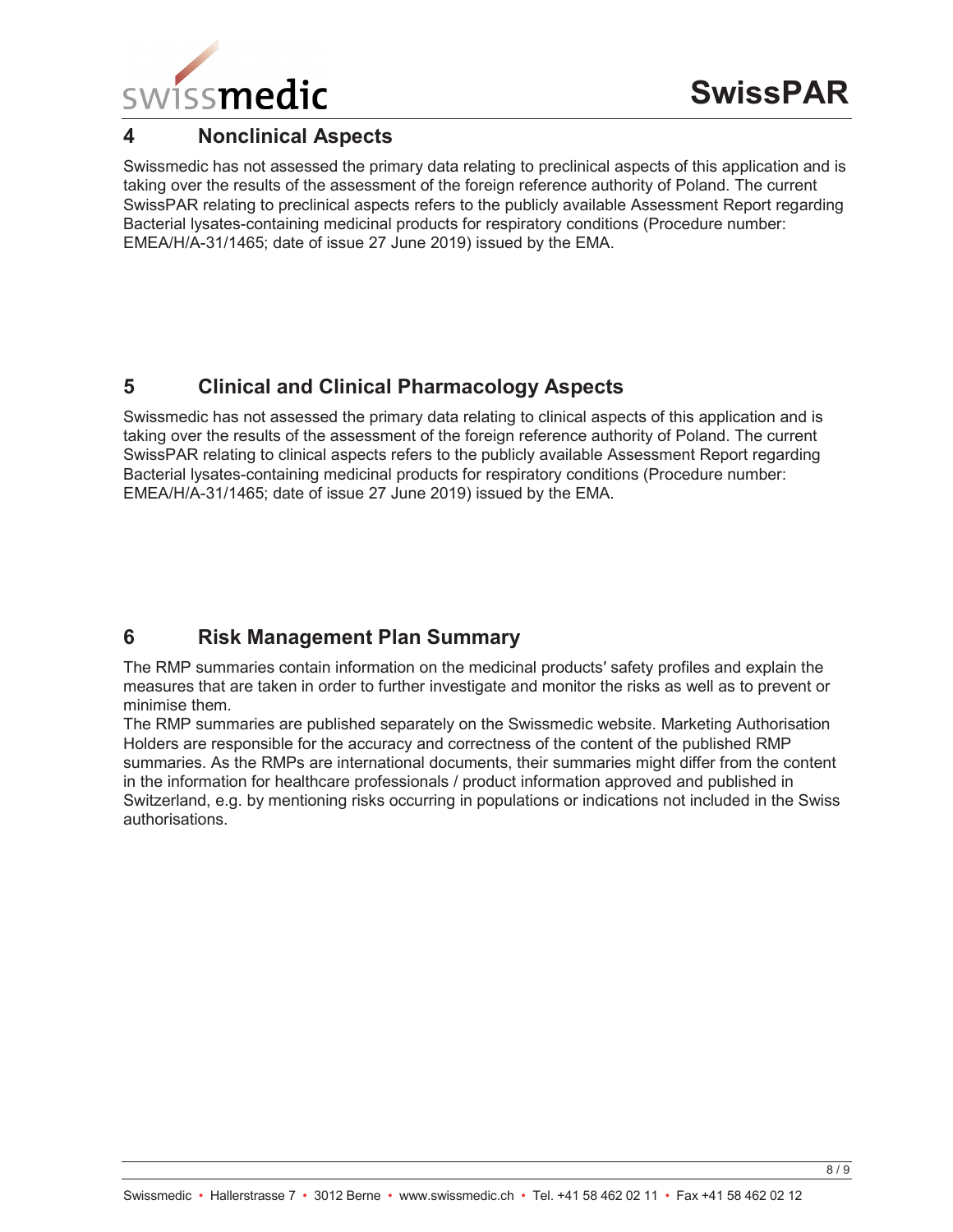

# **7 Appendix**

# **7.1 Approved Information for Healthcare Professionals**

Please be aware that the following version of the information for healthcare professionals relating to Solmucol Bronchoprotect was approved with the submission described in the SwissPAR. This information for healthcare professionals may have been updated since the SwissPAR was published.

Please note that the reference document, which is valid and relevant for the effective and safe use of medicinal products in Switzerland, is the information for healthcare professionals approved and authorised by Swissmedic (see www.swissmedicinfo.ch).

#### **Note:**

The following information for healthcare professionals has been translated by the MAH. The Authorisation Holder is responsible for the correct translation of the text. Only the information for healthcare professionals approved in one of the official Swiss languages is binding and legally valid.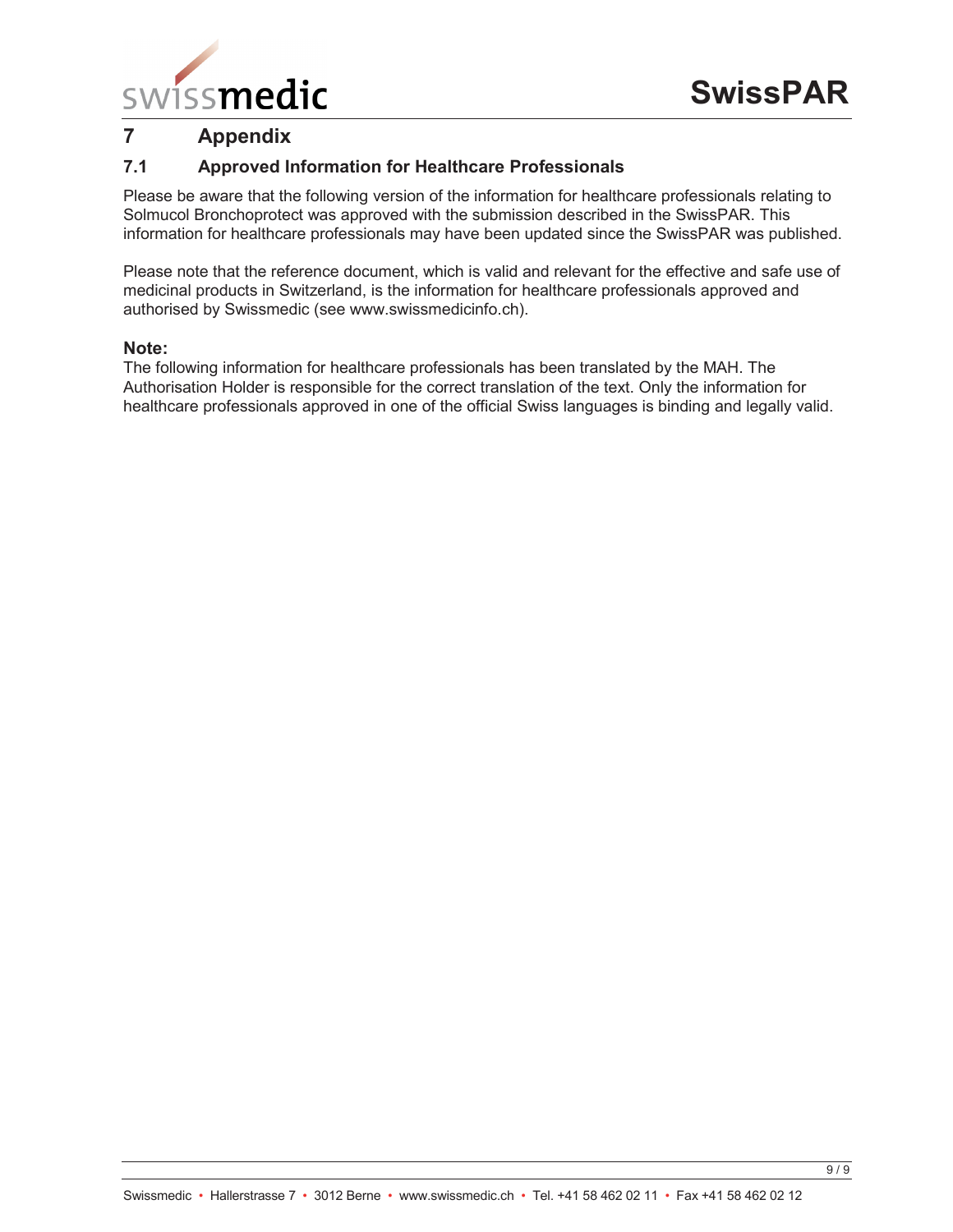# **Solmucol® Bronchoprotect®**

The efficacy and safety of Solmucol Bronchoprotect have only been summarily checked by Swissmedic. The authorisation of Solmucol Bronchoprotect is based on that of Ismigen, which contains the same active substances, is authorised in Poland and for which the information was updated in June 2020.

#### **Composition**

#### *Active substances*

Lyophilised bacterial lysate of *Staphylococcus aureus*, *Streptococcus pyogenes*, *Streptococcus (viridans) oralis*, *Klebsiella pneumoniae*, *Klebsiella ozaenae*, *Haemophilus influenzae*, *Neisseria catarrhalis*, *Streptococcus pneumoniae.*

#### *Excipients*

Glycine (support for lyophilisation of the bacterial lysate, hydrated colloidal silica, microcrystalline cellulose, calcium hydrogenphosphate dihydrate, magnesium stearate, ammonium glycyrrhizate, mint aroma (contains E220).

#### **Pharmaceutical form and active substance quantity per unit**

*Sublingual tablets* 7 mg of lyophilised bacterial lysate of *Staphylococcus aureus* 6 billion, *Streptococcus pyogenes* 6 billion, *Streptococcus (viridans) oralis* 6 billion, *Klebsiella pneumoniae* 6 billion, *Klebsiella ozaenae* 6 billion, *Haemophilus influenzae* 6 billion, *Neisseria catarrhalis* 6 billion, *Streptococcus pneumoniae* 6 billion (of which, Type 1 - 1 billion, Type 2 - 1 billion, Type 3 -1 billion, Type 5 - 1 billion, Type 8 - 1 billion, Type 47 - 1 billion), obtained by mechanical lysis. The score line is only to facilitate breaking for ease of swallowing and not to divide into equal doses.

#### **Indications/Uses**

Prophylaxis of recurrent respiratory tract infections in adults and children from the age of 3 years.

# **Dosage/Administration**

*Adults and children from the age of 3 years* 1 tablet of Solmucol Bronchoprotect per day for 10 consecutive days per month, for 3 months. *Method of administration* Sublingual administration: hold the tablet under the tongue until it dissolves completely.

# **Contraindications**

Hypersensitivity to the active substance or to any of the excipients.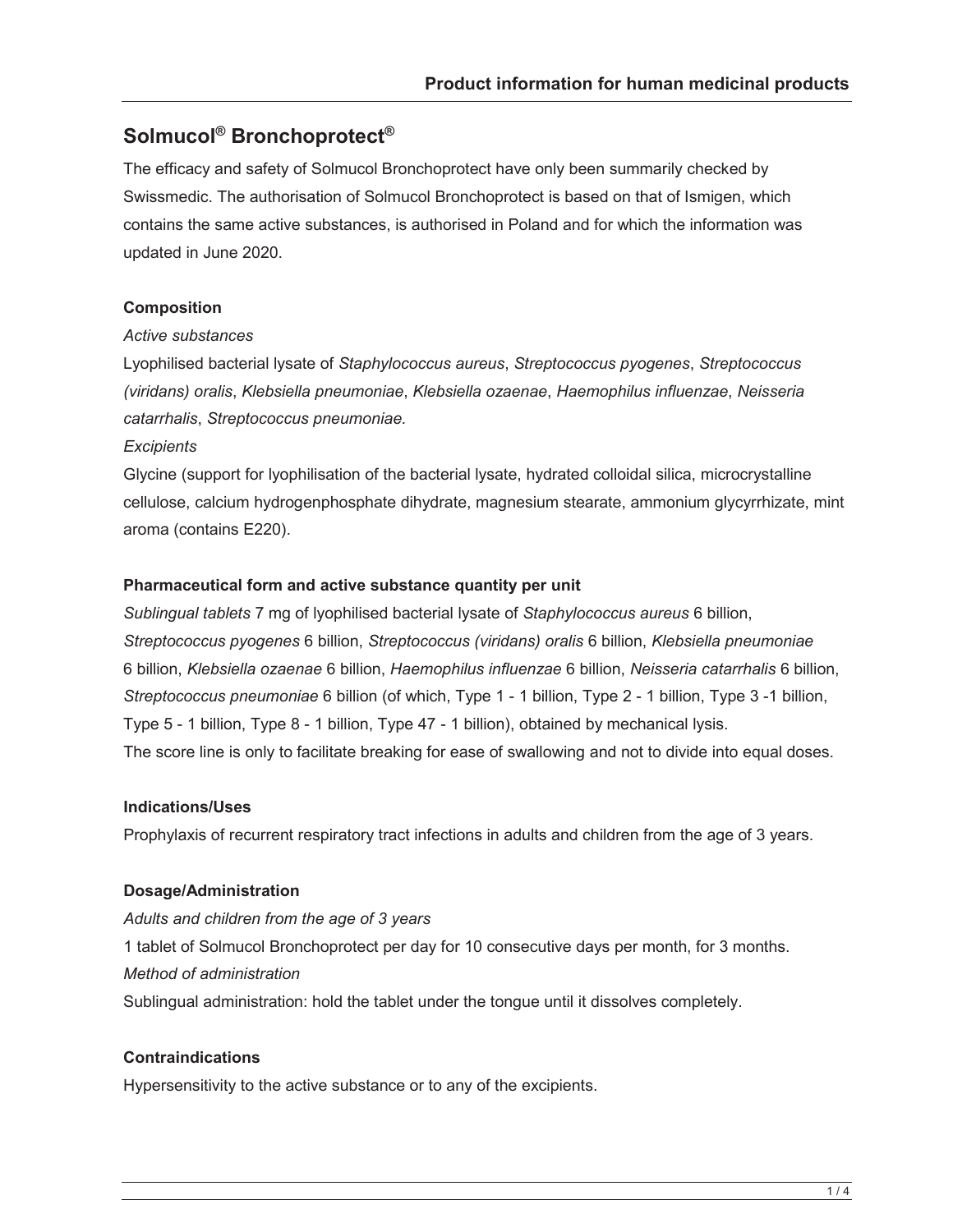#### **Special warnings and precautions for use**

Solmucol Bronchoprotect may cause hypersensitivity reactions. If allergic reactions or signs of intolerance occur, the treatment must be stopped immediately.

No clinical trial has been able to demonstrate that the use of Solmucol Bronchoprotect can prevent the development of pneumonia. Administration of Solmucol Bronchoprotect for this purpose is therefore not recommended.

#### **Interactions**

No interaction with medicinal products has been reported with this medicinal product.

#### **Pregnancy and lactation**

#### *Pregnancy*

There are no or limited amount of data from the use of Solmucol Bronchoprotect in pregnant women. If the patient is, suspects she is or plans to become pregnant, she should consult her doctor or pharmacist before using Solmucol Bronchoprotect.

#### *Lactation*

If the patient is breast-feeding, she should consult her doctor or pharmacist before using Solmucol Bronchoprotect.

# *Fertility*

No data are available concerning the effect on male and female fertility.

#### **Effects on ability to drive and use machines**

No corresponding studies have been performed.

#### **Undesirable effects**

The adverse reactions should be arranged according to MedDRA system organ classes and the conventional frequencies.

The frequencies are listed in descending order as follows:

"very common" (≥1/10), "common" (≥1/100, <1/10), "uncommon" (≥1/1,000, <1/100) "rare"  $\geq 1/10,000, \leq 1/1,000$  "very rare" (<1/10,000 "not known" (frequency cannot be estimated from the available data).

*Gastrointestinal disorders* 

*Frequency not known:* vomiting, stomatitis, abdominal pain and nausea.

*Skin and subcutaneous tissue disorders*

*Frequency not known:* allergic reactions (urticaria, rash, pruritus and oedema).

*Infections and infestations* 

*Frequency not known:* rhinitis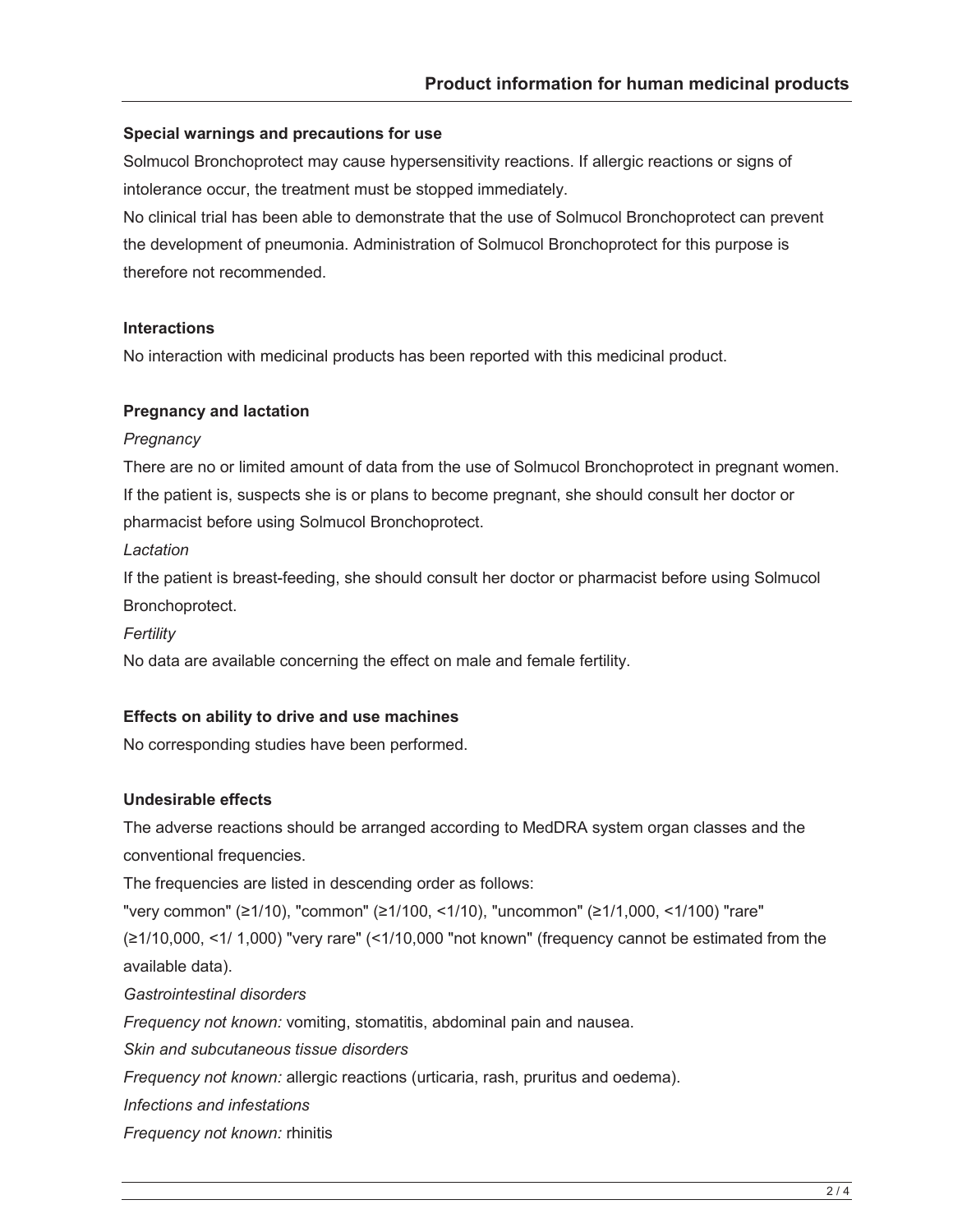*General and administration site conditions Frequency not known:* fever, headache *Respiratory, thoracic and mediastinal disorders Frequency not known:* cough, oropharyngeal pain Treatment should be discontinued in the event of persistent problems. Reporting suspected adverse reactions after authorisation of the medicinal product is very important. It allows continued monitoring of the benefit/risk balance of the medicinal product. Healthcare professionals are asked to report any suspected adverse reactions online via the ElViS portal (Electronic Vigilance System). You can obtain information about this at www.swissmedic.ch.

# **Overdose**

No cases of overdose have been reported.

#### **Properties/Effects**

*ATC code* R07AX

Mechanism of action

Solmucol Bronchoprotect contains a lysate of bacteria that cause respiratory tract infections. The mechanism of action consists of increasing immunity to microorganisms that are responsible for infections of the upper and lower respiratory tract. Solmucol Bronchoprotect has a protective effect in recurrent respiratory tract infections. This action is made possible by a decreased number of recurrences, reduced duration of fever and decreased use of antibiotics. No depressant or stimulatory effect on the cardiovascular or respiratory system has been observed.

The immunomodulatory properties of Solmucol Bronchoprotect depend on:

- maturation of dendritic cells that are capable of specifically stimulating B and T lymphocytes;
- $\bullet$  secretion of salivary IgA that is specific for surface antigens of pathogenic bacteria;
- stimulation of the mechanism of opsonisation of the bacteria by granulocytes;
- stimulation of innate (via dendritic cells and granulocytes) and acquired (secretion of IgA specific for bacterial surface structures) immunity.

#### **Pharmacokinetics**

In view of the mechanism of action and method of administration of the medicinal product, no pharmacokinetic studies are possible.

# **Preclinical data**

Toxicity studies following a single exposure have been conducted in mice and rats. Solmucol Bronchoprotect was administered by the oral and intraperitoneal route. No fatal cases were confirmed